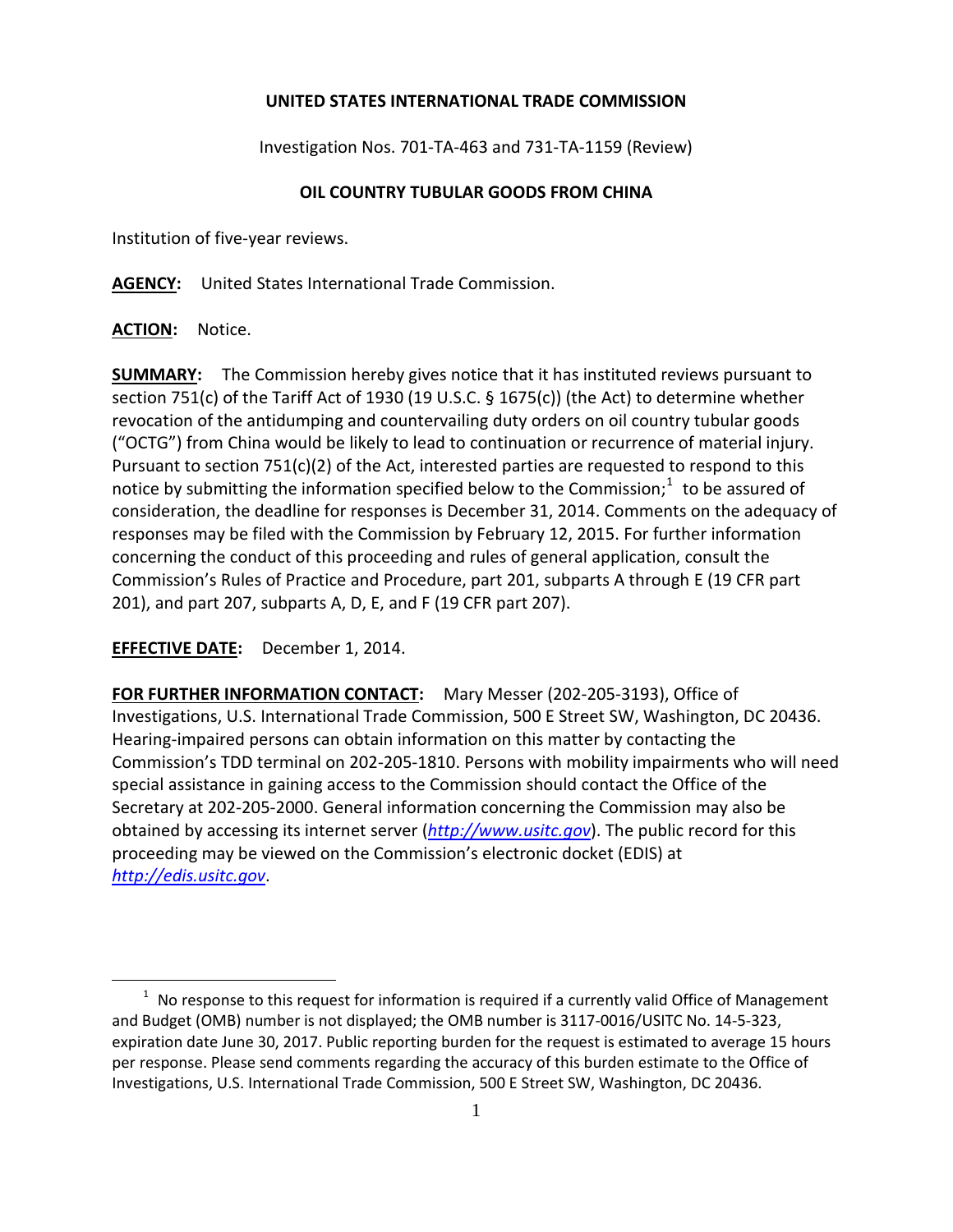## **SUPPLEMENTARY INFORMATION:**

**Background.**--On January 20, 2010, the Department of Commerce issued a countervailing duty order on imports of OCTG from China (75 FR 3203). On May 21, 2010, the Department of Commerce issued an antidumping duty order on imports of OCTG from China (75 FR 28551). The Commission is conducting reviews to determine whether revocation of the orders would be likely to lead to continuation or recurrence of material injury to the domestic industry within a reasonably foreseeable time. It will assess the adequacy of interested party responses to this notice of institution to determine whether to conduct full or expedited reviews. The Commission's determinations in any expedited reviews will be based on the facts available, which may include information provided in response to this notice.

**Definitions.**--The following definitions apply to these reviews:

- (1) *Subject Merchandise* is the class or kind of merchandise that is within the scope of the five-year reviews, as defined by the Department of Commerce.
- (2) The *Subject Country* in these reviews is China.
- (3) The *Domestic Like Product* is the domestically produced product or products which are like, or in the absence of like, most similar in characteristics and uses with, the *Subject Merchandise*. In its original determinations, the Commission defined a single domestic like product, consisting of all OCTG, that is co-extensive with Commerce's scope.
- (4) The *Domestic Industry* is the U.S. producers as a whole of the *Domestic Like Product*, or those producers whose collective output of the *Domestic Like Product* constitutes a major proportion of the total domestic production of the product. In its original determinations, the Commission defined a single *Domestic Industry* consisting of all domestic producers of OCTG.
- (5) The *Order Date* is the date that the antidumping and countervailing duty orders under review became effective. In the review concerning the countervailing duty order, the *Order Date* is January 20, 2010. In the review concerning the antidumping duty order, the *Order Date* is May 21, 2010.
- (6) An *Importer* is any person or firm engaged, either directly or through a parent company or subsidiary, in importing the *Subject Merchandise* into the United States from a foreign manufacturer or through its selling agent.

**Participation in the proceeding and public service list.**--Persons, including industrial users of the *Subject Merchandise* and, if the merchandise is sold at the retail level, representative consumer organizations, wishing to participate in the proceeding as parties must file an entry of appearance with the Secretary to the Commission, as provided in section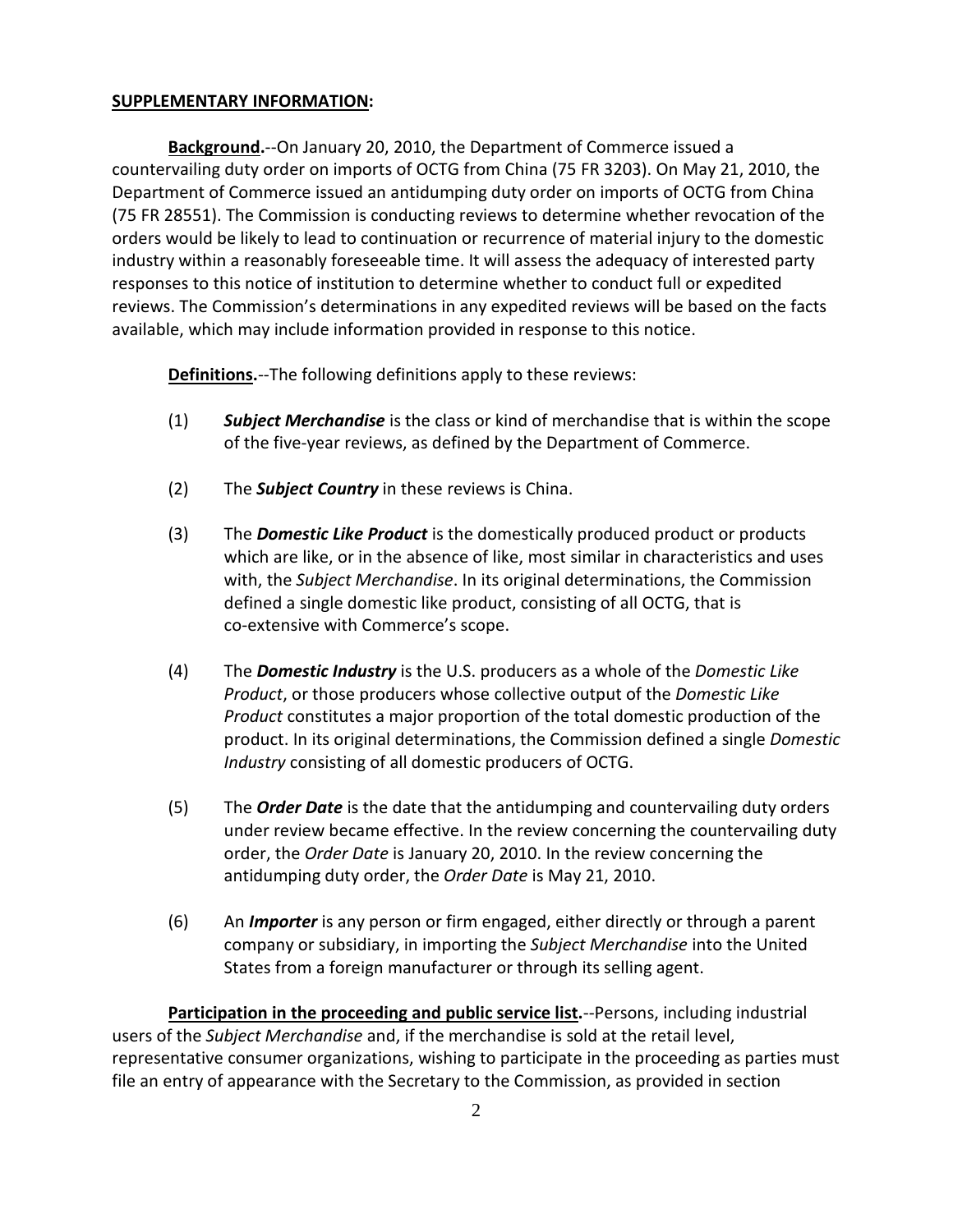201.11(b)(4) of the Commission's rules, no later than 21 days after publication of this notice in the *Federal Register*. The Secretary will maintain a public service list containing the names and addresses of all persons, or their representatives, who are parties to the proceeding.

Former Commission employees who are seeking to appear in Commission five-year reviews are advised that they may appear in a review even if they participated personally and substantially in the corresponding underlying original investigation or an earlier review of the same underlying investigation. The Commission's designated agency ethics official has advised that a five-year review is not the same particular matter as the underlying original investigation, and a five-year review is not the same particular matter as an earlier review of the same underlying investigation for purposes of 18 U.S.C. § 207, the post employment statute for Federal employees, and Commission rule 201.15(b) (19 CFR § 201.15(b)), 79 FR 3246 (Jan. 17, 2014), 73 FR 24609 (May 5, 2008). Consequently, former employees are not required to seek Commission approval to appear in a review under Commission rule 19 CFR § 201.15, even if the corresponding underlying original investigation or an earlier review of the same underlying investigation was pending when they were Commission employees. For further ethics advice on this matter, contact Carol McCue Verratti, Deputy Agency Ethics Official, at 202-205-3088.

**Limited disclosure of business proprietary information (BPI) under an administrative protective order (APO) and APO service list.**--Pursuant to section 207.7(a) of the Commission's rules, the Secretary will make BPI submitted in this proceeding available to authorized applicants under the APO issued in the proceeding, provided that the application is made no later than 21 days after publication of this notice in the *Federal Register*. Authorized applicants must represent interested parties, as defined in 19 U.S.C. § 1677(9), who are parties to the proceeding. A separate service list will be maintained by the Secretary for those parties authorized to receive BPI under the APO.

**Certification.**--Pursuant to section 207.3 of the Commission's rules, any person submitting information to the Commission in connection with this proceeding must certify that the information is accurate and complete to the best of the submitter's knowledge. In making the certification, the submitter will be deemed to consent, unless otherwise specified, for the Commission, its employees, and contract personnel to use the information provided in any other reviews or investigations of the same or comparable products which the Commission conducts under Title VII of the Act, or in internal audits and investigations relating to the programs and operations of the Commission pursuant to 5 U.S.C. Appendix 3.

**Written submissions.**--Pursuant to section 207.61 of the Commission's rules, each interested party response to this notice must provide the information specified below. The deadline for filing such responses is December 31, 2014. Pursuant to section 207.62(b) of the Commission's rules, eligible parties (as specified in Commission rule 207.62(b)(1)) may also file comments concerning the adequacy of responses to the notice of institution and whether the Commission should conduct expedited or full reviews. The deadline for filing such comments is February 12, 2015. All written submissions must conform with the provisions of sections 201.8 and 207.3 of the Commission's rules and any submissions that contain BPI must also conform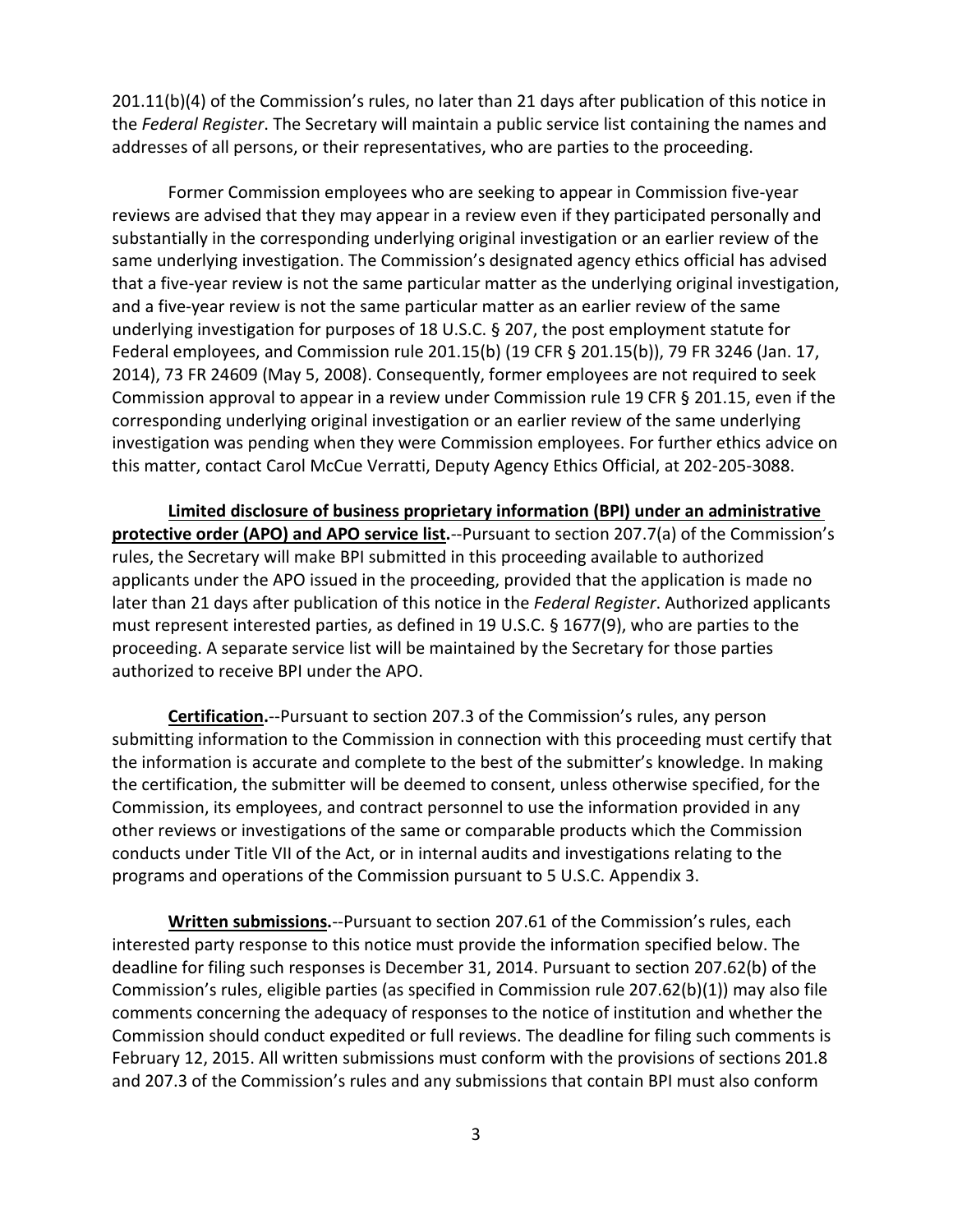with the requirements of sections 201.6 and 207.7 of the Commission's rules. Please be aware that the Commission's rules with respect to filing have changed. The most recent amendments took effect on July 25, 2014. *See* 79 Fed. Reg. 35920 (June 25, 2014), and the revised Commission Handbook on E-filing, available from the Commission's website at [http://edis.usitc.gov.](http://edis.usitc.gov/) Also, in accordance with sections 201.16(c) and 207.3 of the Commission's rules, each document filed by a party to the proceeding must be served on all other parties to the proceeding (as identified by either the public or APO service list as appropriate), and a certificate of service must accompany the document (if you are not a party to the proceeding you do not need to serve your response).

**Inability to provide requested information.**--Pursuant to section 207.61(c) of the Commission's rules, any interested party that cannot furnish the information requested by this notice in the requested form and manner shall notify the Commission at the earliest possible time, provide a full explanation of why it cannot provide the requested information, and indicate alternative forms in which it can provide equivalent information. If an interested party does not provide this notification (or the Commission finds the explanation provided in the notification inadequate) and fails to provide a complete response to this notice, the Commission may take an adverse inference against the party pursuant to section 776(b) of the Act (19 U.S.C. § 1677e(b)) in making its determinations in the reviews.

**INFORMATION TO BE PROVIDED IN RESPONSE TO THIS NOTICE OF INSTITUTION:** As used below, the term "firm" includes any related firms.

- (1) The name and address of your firm or entity (including World Wide Web address) and name, telephone number, fax number, and E-mail address of the certifying official.
- (2) A statement indicating whether your firm/entity is a U.S. producer of the *Domestic Like Product*, a U.S. union or worker group, a U.S. importer of the *Subject Merchandise*, a foreign producer or exporter of the *Subject Merchandise*, a U.S. or foreign trade or business association, or another interested party (including an explanation). If you are a union/worker group or trade/business association, identify the firms in which your workers are employed or which are members of your association.
- (3) A statement indicating whether your firm/entity is willing to participate in this proceeding by providing information requested by the Commission.
- (4) A statement of the likely effects of the revocation of the antidumping and countervailing duty orders on the *Domestic Industry* in general and/or your firm/entity specifically. In your response, please discuss the various factors specified in section 752(a) of the Act (19 U.S.C. § 1675a(a)) including the likely volume of subject imports, likely price effects of subject imports, and likely impact of imports of *Subject Merchandise* on the *Domestic Industry*.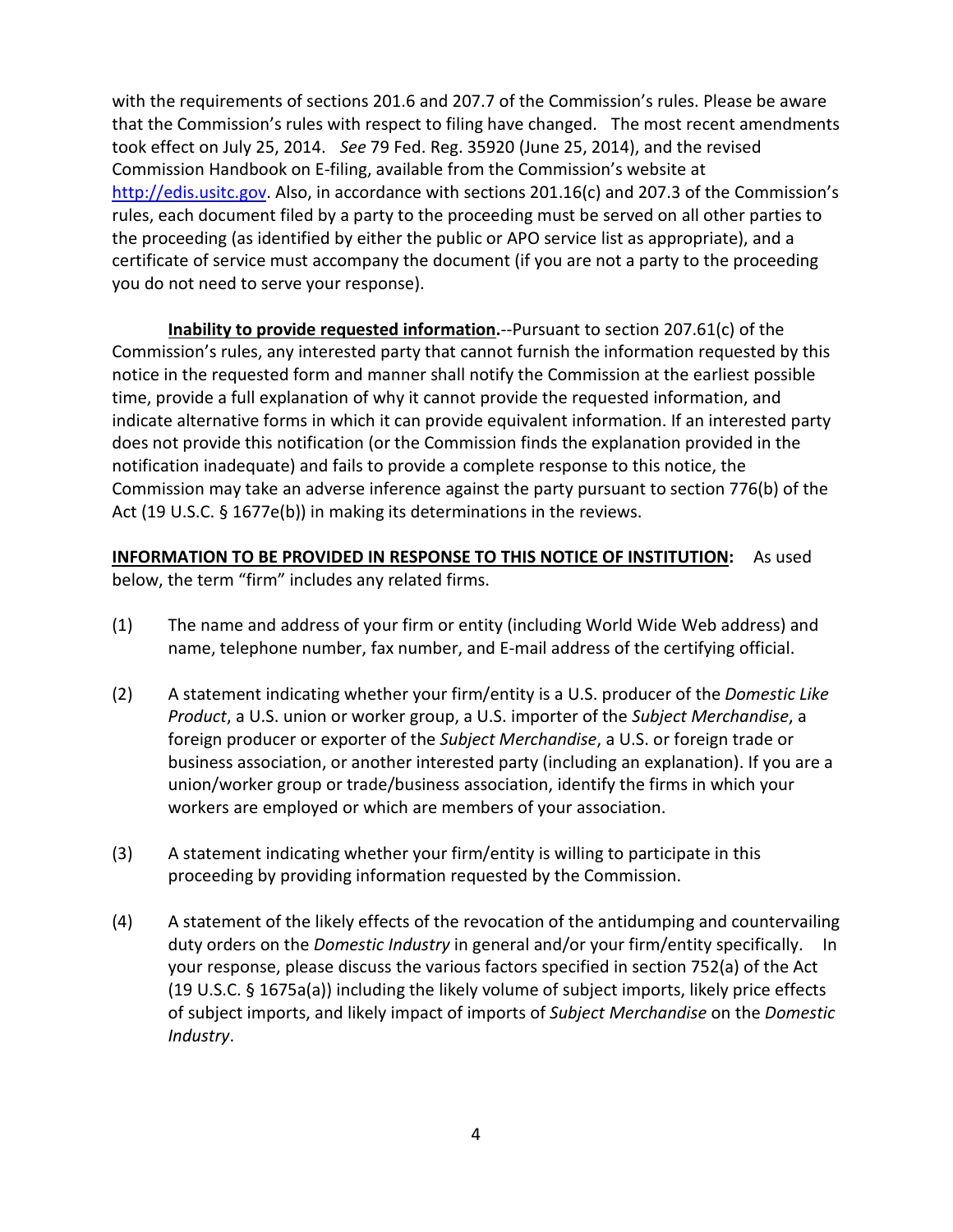- (5) A list of all known and currently operating U.S. producers of the *Domestic Like Product*. Identify any known related parties and the nature of the relationship as defined in section 771(4)(B) of the Act (19 U.S.C. § 1677(4)(B)).
- (6) A list of all known and currently operating U.S. importers of the *Subject Merchandise* and producers of the *Subject Merchandise* in the *Subject Country* that currently export or have exported *Subject Merchandise* to the United States or other countries since the *Order Dates*.
- (7) A list of 3-5 leading purchasers in the U.S. market for the *Domestic Like Product* and the *Subject Merchandise* (including street address, World Wide Web address, and the name, telephone number, fax number, and E-mail address of a responsible official at each firm).
- (8) A list of known sources of information on national or regional prices for the *Domestic Like Product* or the *Subject Merchandise* in the U.S. or other markets.
- (9) If you are a U.S. producer of the *Domestic Like Product*, provide the following information on your firm's operations on that product during calendar year 2013, except as noted (report quantity data in short tons and value data in U.S. dollars, f.o.b. plant). If you are a union/worker group or trade/business association, provide the information, on an aggregate basis, for the firms in which your workers are employed/which are members of your association.
	- (a) Production (quantity) and, if known, an estimate of the percentage of total U.S. production of the *Domestic Like Product* accounted for by your firm's(s') production;
	- (b) Capacity (quantity) of your firm to produce the *Domestic Like Product* (i.e., the level of production that your establishment(s) could reasonably have expected to attain during the year, assuming normal operating conditions (using equipment and machinery in place and ready to operate), normal operating levels (hours per week/weeks per year), time for downtime, maintenance, repair, and cleanup, and a typical or representative product mix);
	- (c) the quantity and value of U.S. commercial shipments of the *Domestic Like Product* produced in your U.S. plant(s);
	- (d) the quantity and value of U.S. internal consumption/company transfers of the *Domestic Like Product* produced in your U.S. plant(s); and
	- (e) the value of (i) net sales, (ii) cost of goods sold (COGS), (iii) gross profit, (iv) selling, general and administrative (SG&A) expenses, and (v) operating income of the *Domestic Like Product* produced in your U.S. plant(s) (include both U.S. and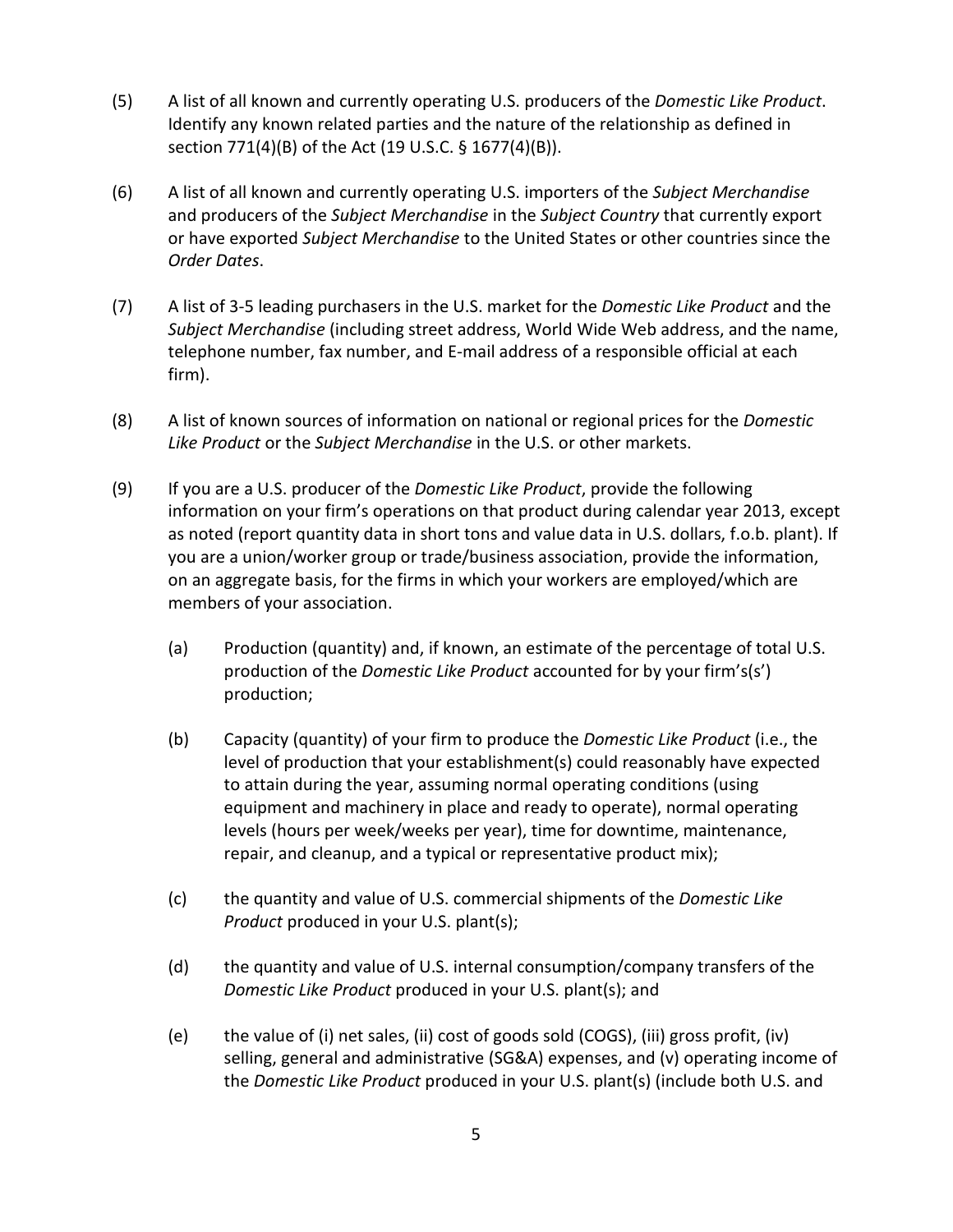export commercial sales, internal consumption, and company transfers) for your most recently completed fiscal year (identify the date on which your fiscal year ends).

- (10) If you are a U.S. importer or a trade/business association of U.S. importers of the *Subject Merchandise* from the *Subject Country*, provide the following information on your firm's(s') operations on that product during calendar year 2013 (report quantity data in short tons and value data in U.S. dollars). If you are a trade/business association, provide the information, on an aggregate basis, for the firms which are members of your association.
	- (a) The quantity and value (landed, duty-paid but not including antidumping or countervailing duties) of U.S. imports and, if known, an estimate of the percentage of total U.S. imports of *Subject Merchandise* from the *Subject Country* accounted for by your firm's(s') imports;
	- (b) the quantity and value (f.o.b. U.S. port, including antidumping and/or countervailing duties) of U.S. commercial shipments of *Subject Merchandise* imported from the *Subject Country*; and
	- (c) the quantity and value (f.o.b. U.S. port, including antidumping and/or countervailing duties) of U.S. internal consumption/company transfers of *Subject Merchandise* imported from the *Subject Country*.
- (11) If you are a producer, an exporter, or a trade/business association of producers or exporters of the *Subject Merchandise* in the *Subject Country*, provide the following information on your firm's(s') operations on that product during calendar year 2013 (report quantity data in short tons and value data in U.S. dollars, landed and duty-paid at the U.S. port but not including antidumping or countervailing duties). If you are a trade/business association, provide the information, on an aggregate basis, for the firms which are members of your association.
	- (a) Production (quantity) and, if known, an estimate of the percentage of total production of *Subject Merchandise* in the *Subject Country* accounted for by your firm's(s') production;
	- (b) Capacity (quantity) of your firm(s) to produce the *Subject Merchandise* in the *Subject Country* (i.e., the level of production that your establishment(s) could reasonably have expected to attain during the year, assuming normal operating conditions (using equipment and machinery in place and ready to operate), normal operating levels (hours per week/weeks per year), time for downtime, maintenance, repair, and cleanup, and a typical or representative product mix); and